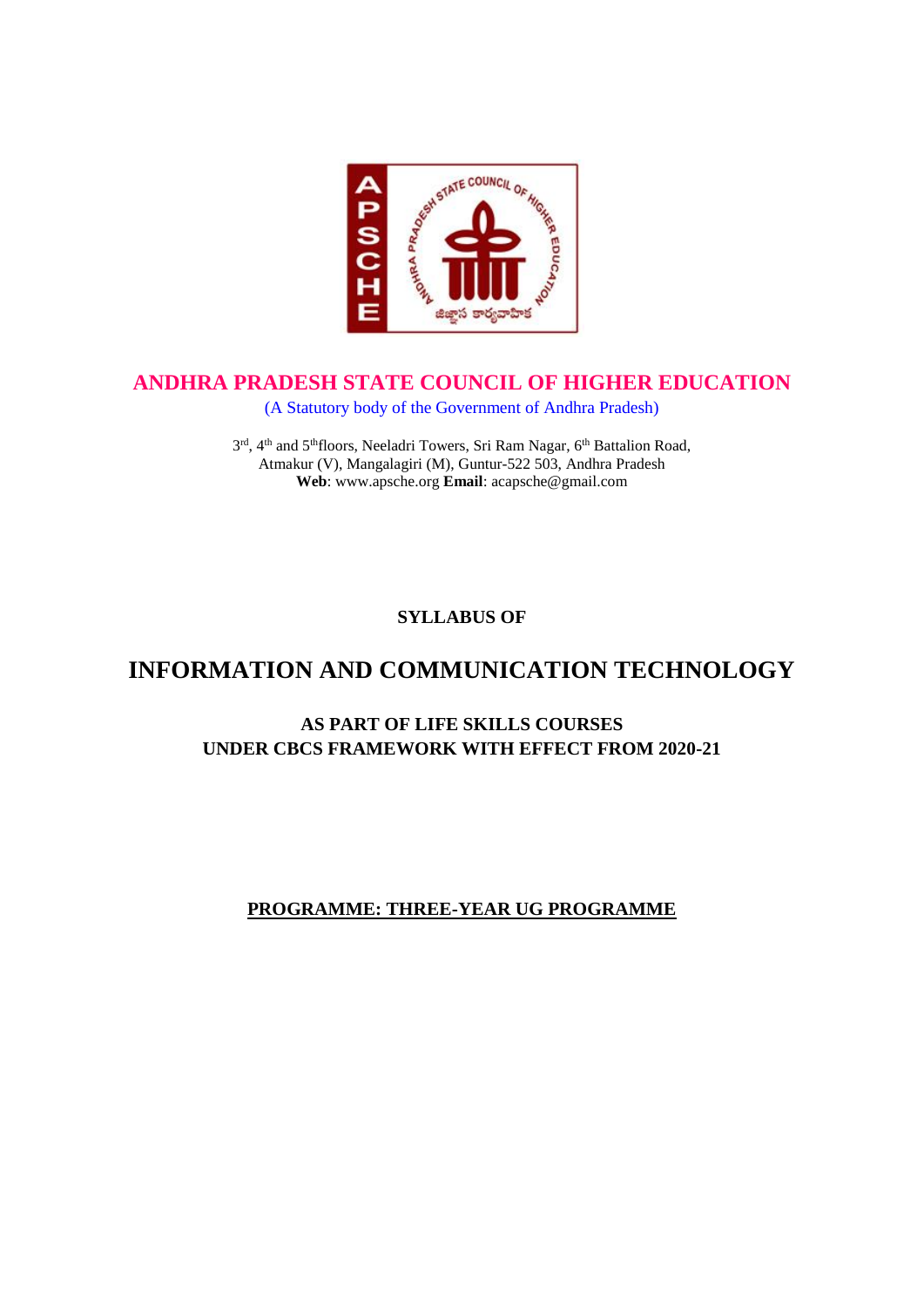# ANDHRA PRADESH STATE COUNCIL OF HIGHER EDUCATION **B.Sc./B.Com/B.A** Syllabus under CBCS w.e.f.2020-21

# **INFORMATION & COMMUNICATION TECHNOLOGY**

| <b>Semester</b> | <b>Course Code</b>   | <b>Course Title</b>                                         | H <sub>0</sub><br>urs | <b>Credits</b> |
|-----------------|----------------------|-------------------------------------------------------------|-----------------------|----------------|
|                 | Life skill<br>Course | <b>INFORMATION &amp;</b><br><b>COMMUNICATION TECHNOLOGY</b> | 30                    |                |

#### **Objectives:**

This course aims at acquainting the students with basic ICT tools which help them in their day to day and life as well as in office and research.

**Course outcomes:**After completion of the course, student will be able to;

- 1. Understand the literature of social networks and their properties.
- 2. Explain which network is suitable for whom.
- 3. Develop skills to use various social networking sites like twitter, flickr, etc.
- 4. Learn few GOI digital initiatives in higher education.
- 5. Apply skills to use online forums, docs, spreadsheets, etc for communication, collaboration and research.
- 6. Get acquainted with internet threats and security mechanisms.

#### **SYLLABUS:**

**UNIT-I:** (08 hrs)

Fundamentals of Internet: What is Internet?, Internet applications,Internet Addressing – Entering a Web Site Address, URL–Components of URL, Searching the Internet, Browser –Types of Browsers,Introduction to Social Networking: Twitter, Tumblr, LinkedIn, Facebook, flickr, Skype, yahoo, YouTube, WhatsApp .

#### **UNIT-II:**(08 hrs)

E-mail: Definition of E-mail -Advantages and Disadvantages –User Ids, Passwords, Email Addresses, Domain Names, Mailers, Message Components, MessageComposition, Mail Management.

G-Suite: Google drive, Google documents, Google spread sheets, Google Slides and Google forms.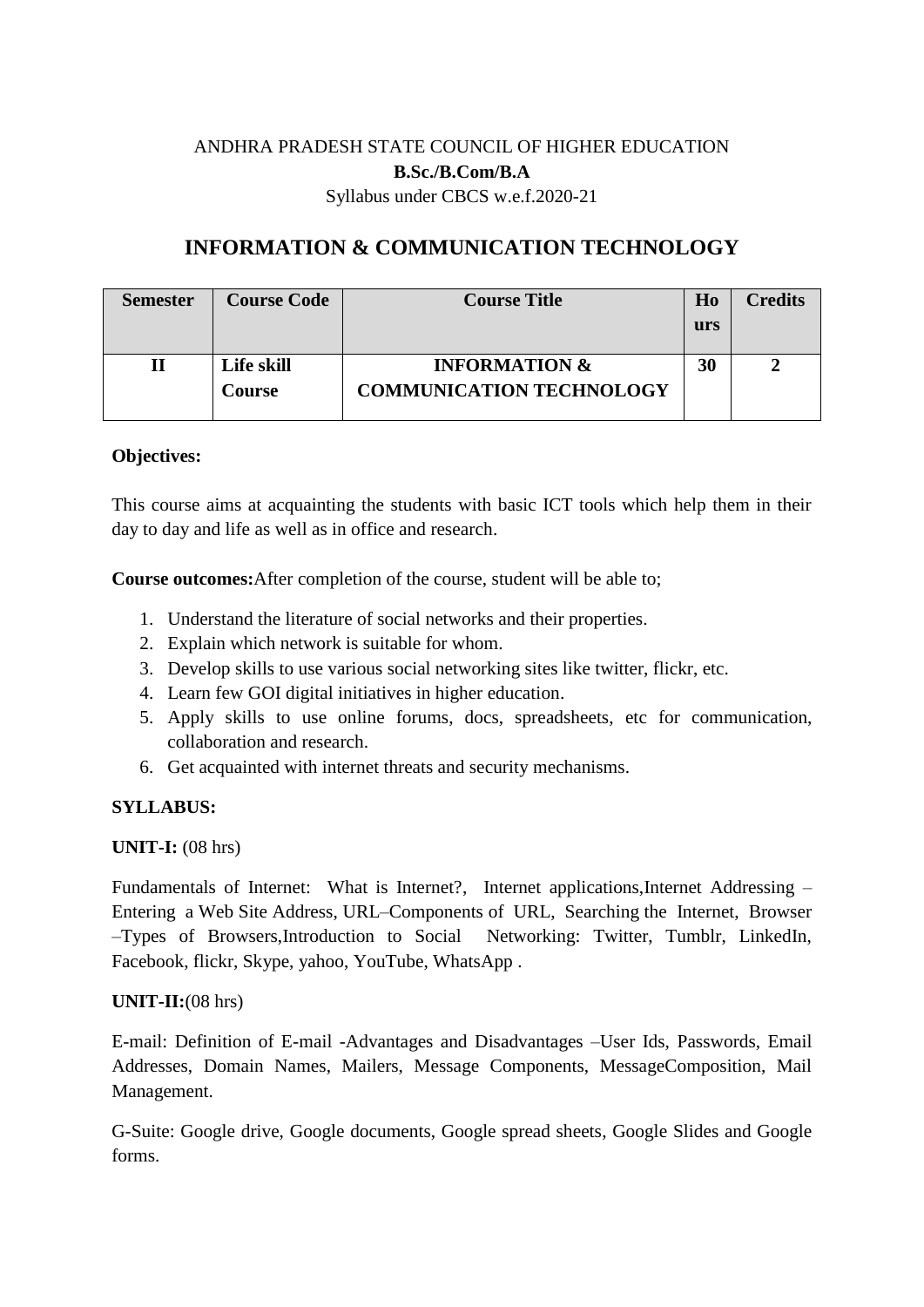### **UNIT-III**:(10 hrs)

Overview of Internet security, E-mail threats and secure E-mail, Viruses and antivirus software, Firewalls, Cryptography, Digital signatures, Copyright issues.

What are GOI digital initiatives in higher education? (SWAYAM, SwayamPrabha, National Academic Depository, National Digital Library of India, E-Sodh-Sindhu, Virtual labs, eacharya, e-Yantra and NPTEL).

# **RECOMMENDED CO-CURRICULAR ACTIVITIES:** (04 hrs)

(Co-curricular activities shall not promote copying from textbook or from others work and shall encourage self/independent and group learning)

1. Assignments(in writing and doing forms on the aspects of syllabus content and outside the syllabus content. Shall be individual and challenging)

- 2. Student seminars (on topics of the syllabus and related aspects (individual activity))
- 1. Quiz andGroup Discussion
- 3. Slip Test
- 4. Try to solve MCQ's available online.
- 5. Suggested student hands on activities :
	- a. Create your accounts for the above social networking sites and explore them, establish a video conference using Skype.
	- b. Create an Email account for yourself- Send an email with two attachments to another friend. Group the email addresses use address folder.
	- c. Register for one online course through any of the online learning platforms like NPTEL, SWAYAM, Alison, Codecademy, Coursera. Create a registration form for your college campus placement through Google forms.

#### **Reference Books :**

- 1. In-line/On-line : Fundamentals of the Internet and the World Wide Web,  $2/e$  byRaymond Greenlaw and Ellen Hepp, Publishers : TMH
- 2. Internet technology and Web design, ISRD group, TMH.
- 3. Information Technology The breaking wave, Dennis P.Curtin, Kim Foley, Kunai Sen and Cathleen Morin, TMH.